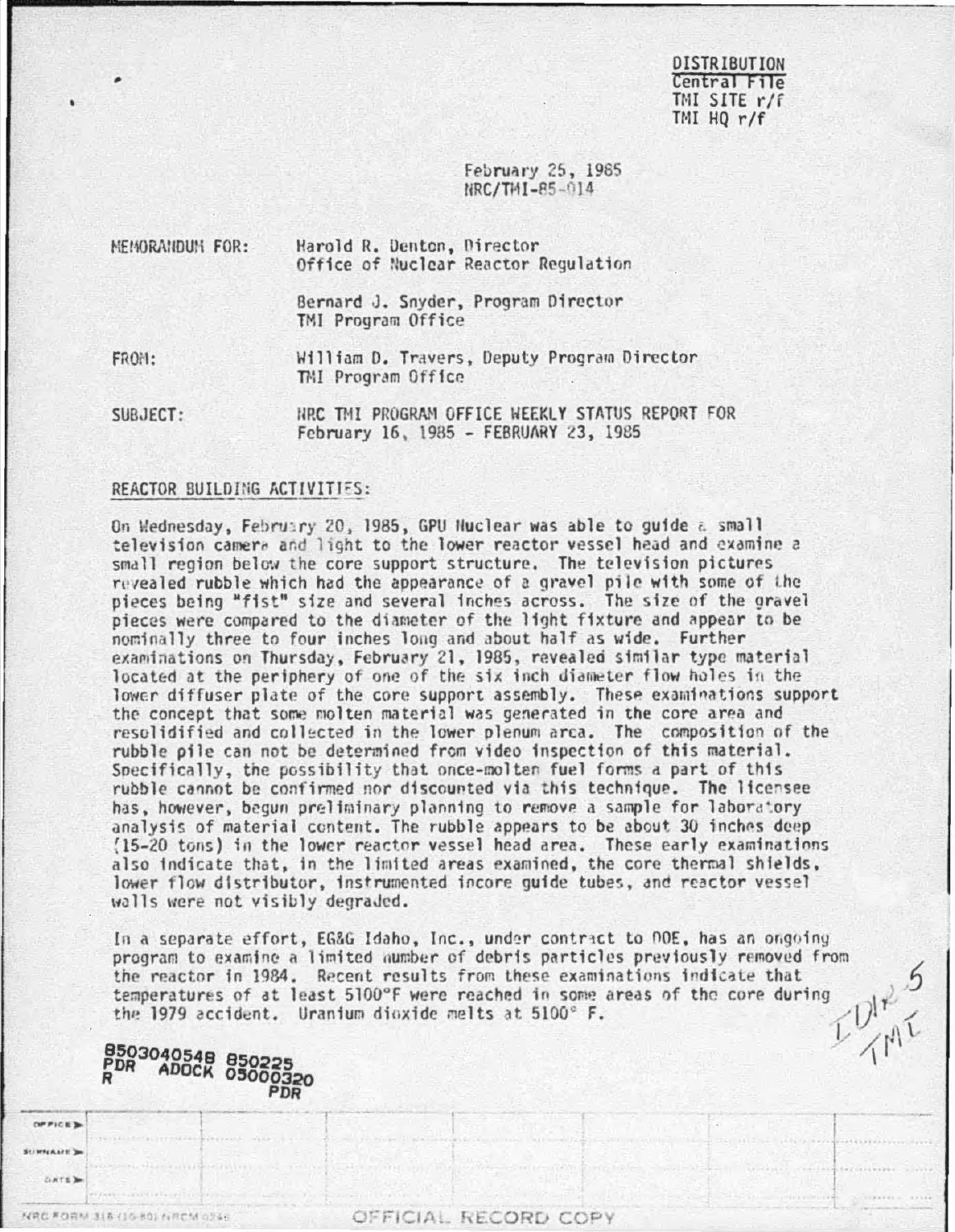#### AUXILIARY AND FUEL HANDLING BUILDING ACTIVITIES:

Refurbishment of the "A" spent fuel pool has continued with the installation of the fuel canister transfer mechanism. Decontamination efforts this period have included scabbling in the Decay Heat Vaults and the Auxiliary Building elevator pit. Operation of the cesium elution system has continued.

> ORIGINAL SIGNED BY: William D. Travers

William D. Travers Deputy Program Director TMI Program Office

Attachments:

- 1. Liquid Effluent and Environmental Data
- 2. Plant Status

| SURVANED TMIPO OF THIPP        |        | <b>TMIPO</b>         |  |  |
|--------------------------------|--------|----------------------|--|--|
|                                |        | WTravers             |  |  |
| DATED 212785 20 185            | 272485 | /85                  |  |  |
| NRC FORM 318 (10 80) NRCM 0240 |        | OFFICIAL RECORD COPY |  |  |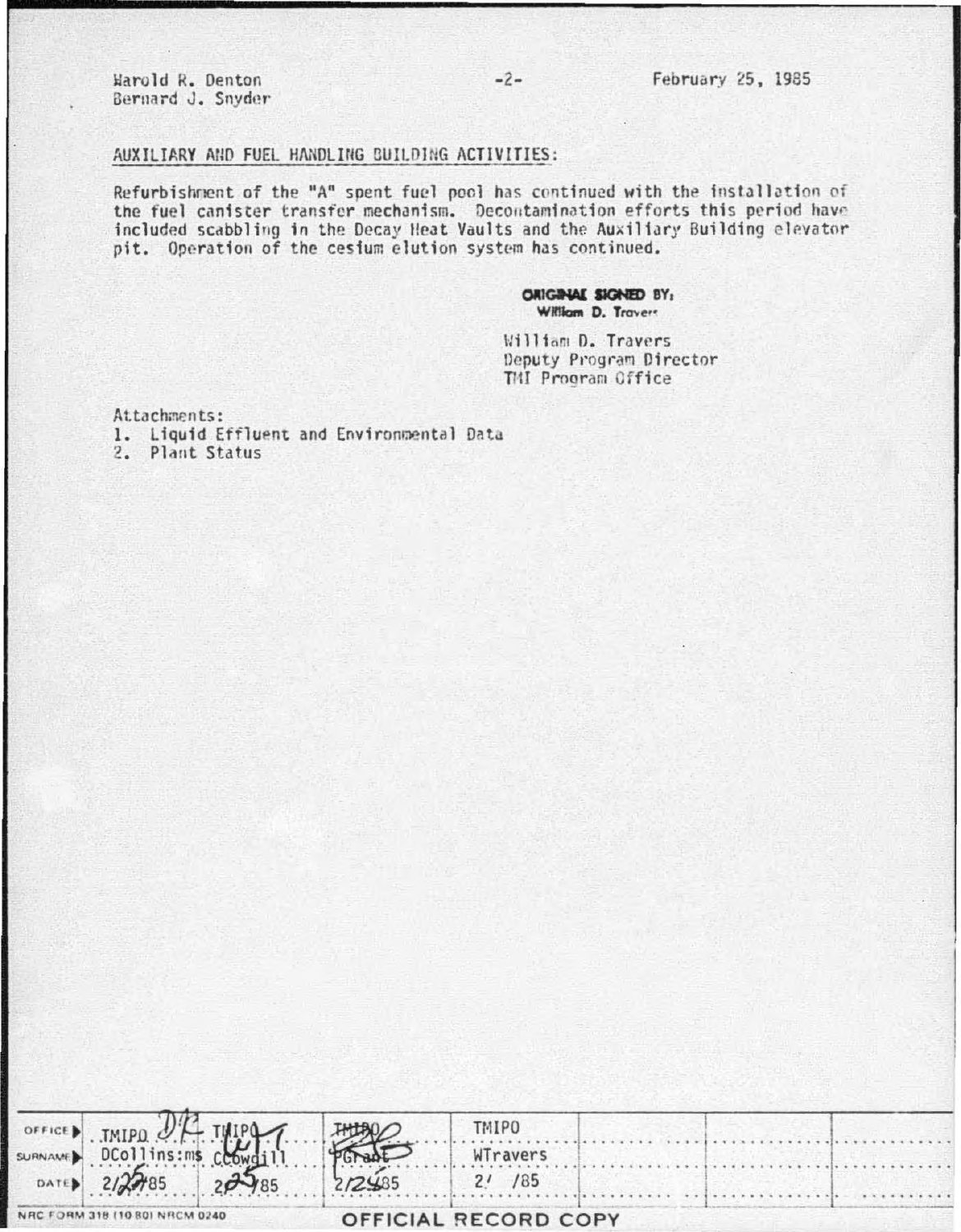INTERNAL DISTRIBUTION £00 OGC Office Directors Commissioner's Technical Assistants NRR Division Directors flRR A/D's Regional Administrators IE Division Directors TAS EIS TMI Program Office Staff (10) PHS EPA DOE RI Division Directors Public Affairs, RI State Liaison, RI TMIPO HQ r/f TMI SITE r/f CENTRAL FILE NRC POR' LOCAL.' PDR TMI-2 -Project<br>Section File

 $\frac{1}{4}$ ,  $\frac{1}{4}$ 

 $\dddot{\phantom{1}}$ 

.·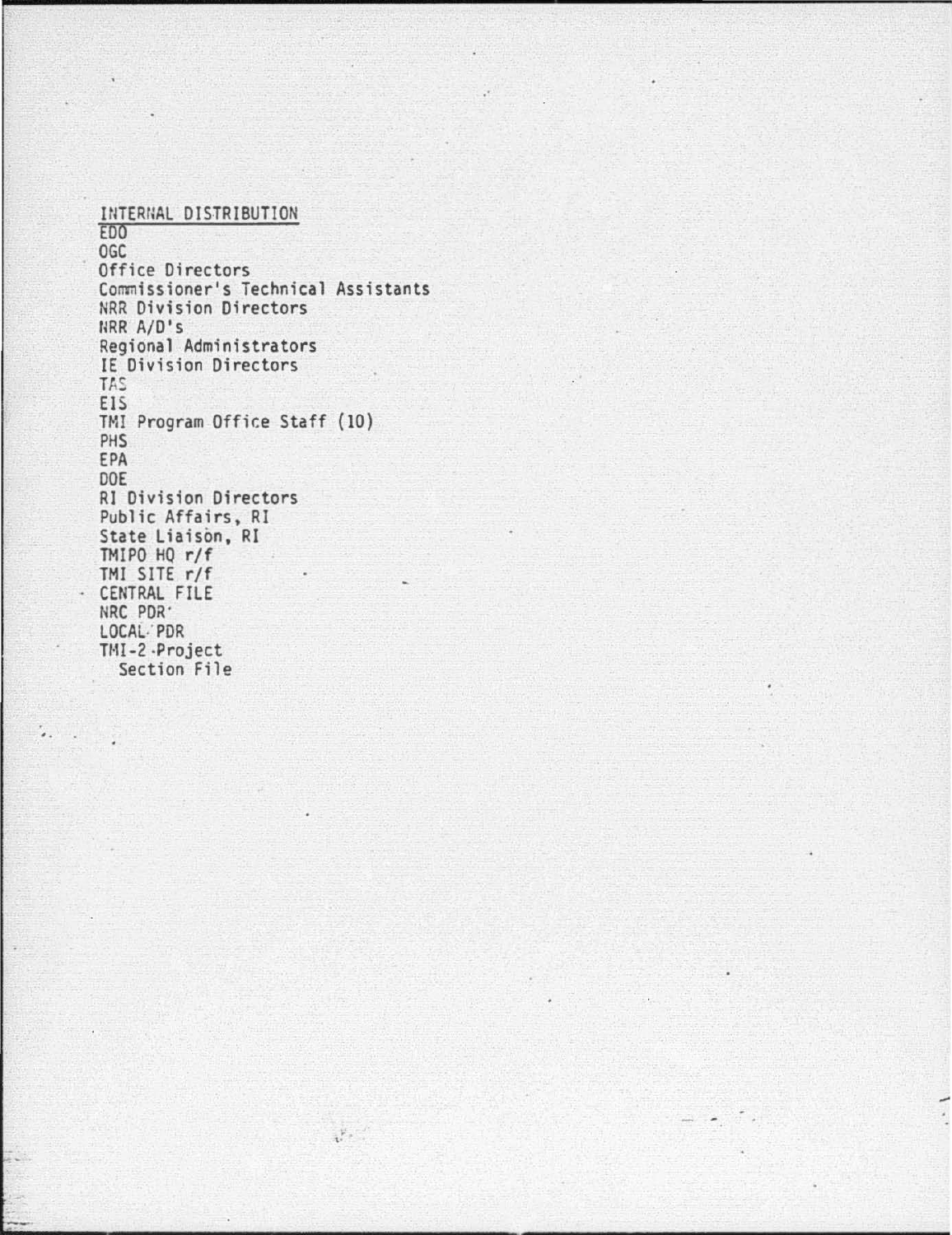## ATTACHMENT 1

### LIQUID EFFLUENT AND ENVIRONMENTAL DATA

# Environmental Protection Agency

Based on EPA's sampling results, liquid effluents being released from the TMt site are within regulatory limits and in accordance with NRC requirements and the City of Lancaster Agreement.

| Lancaster Water Sample: | Composite sample taken over seven days                |
|-------------------------|-------------------------------------------------------|
| Period Covered:         | February 3, 1985 - February 9, 1985                   |
| Results:                | Gamma Scan Negative for reactor related radioactivity |
| TMI Water Samples:      | Seven daily composited samples                        |
| Period Covered:         | February 2, 1985 - February 9, 1985                   |
| Results:                | Gamma Scan Negative for reactor related radioactivity |
| $\cdots$                |                                                       |

.· . ,, .. NRC Environmental Data

The NRC operated continuous outdoor air sampler at the TMI site did not detect any reactor related radioactivity.

| Sample      | Period                                                                        |
|-------------|-------------------------------------------------------------------------------|
| HP-458      | February 13, - February 20, 1985                                              |
| Volume      | Results                                                                       |
| 331.7 $m^3$ | $LLD = 1.1 E-13 uCi/cc$<br>$I - 131$<br>$LLD = 1.1 E-13 uCi/cc$<br>$Cs - 137$ |

'·